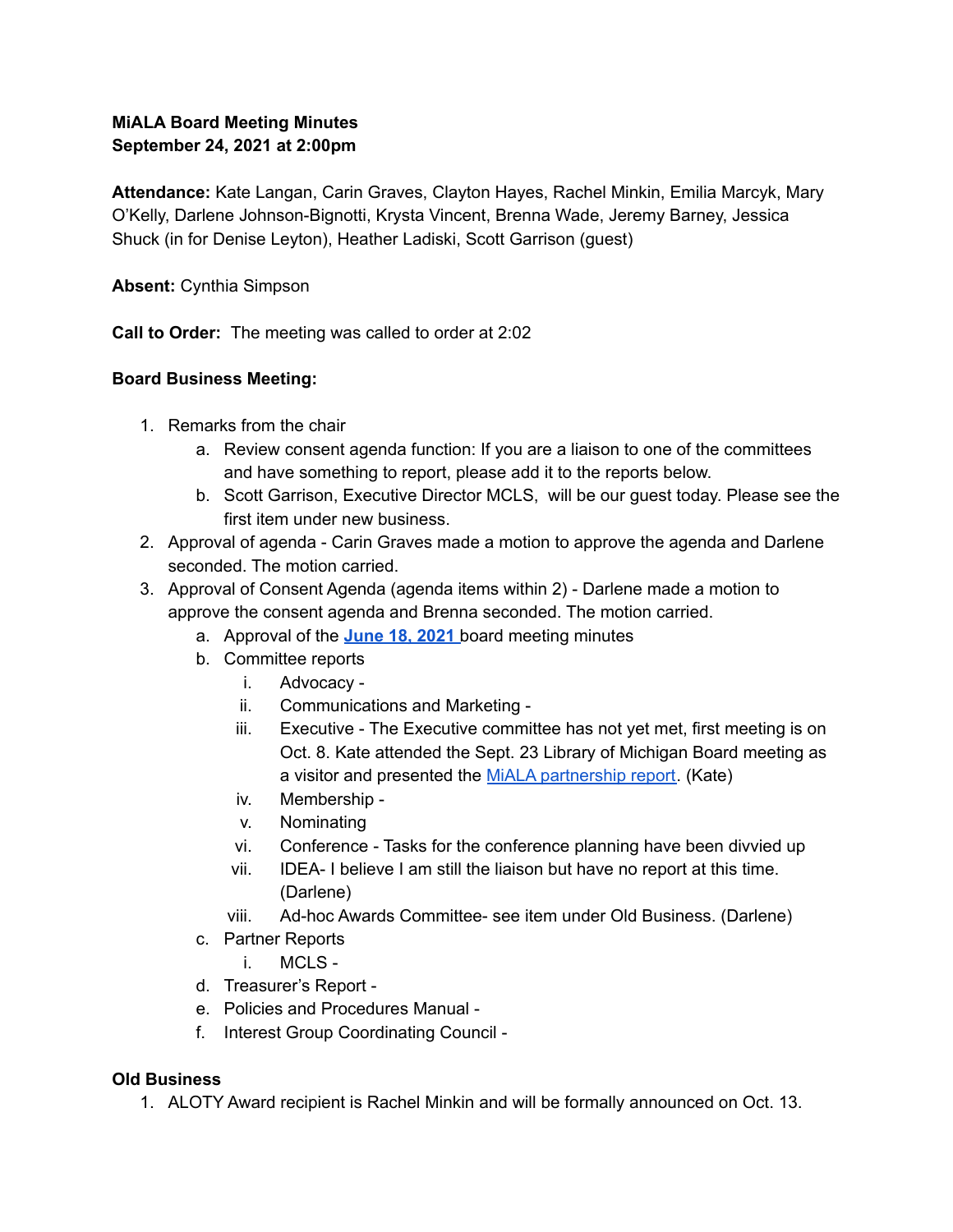- 2. Motion on the floor from the Leadership retreat to approve the "Heather Ladiski Excellence in Service Award"
	- a. A reward to members of MiALA for excellence in service, originally proposed at the Leadership Retreat. Perhaps someone who isn't in consideration for the Librarian of the Year Award, isn't an Academic Librarian, etc.
	- b. Motion carries
	- c. Next steps: add members and determine criteria. Formalize award committee?
- 3. Assign committee liaisons
	- a. Advocacy Emilia
	- b. Communications & Marketing Jeremy
	- c. IDEA Clayton
	- d. If any board members are interested in shadowing current committee liaisons, that'd be great!

## **New Business**

- 1. MCLS continuity of [contracted](https://drive.google.com/file/d/1XS6izJh5AXEf8hSIWdqlvqmghIxbpRiS/view?usp=sharing) services (Scott Garrison)
	- a. Goal is to refresh and then fill Heather's position this Fall. MCLS (and Scott) remains committed to being invested in and supporting MiALA.
	- b. Fall time-sensitive duties: Financial docs for treasurer/financial review, maintaining member records
	- c. Heather is taking notes on what might need to be done in the upcoming months, as well as keeping track of what needs to be done throughout the year.
	- d. Current contract runs through mid-next year (Scott has [re-shared](https://drive.google.com/file/d/1XS6izJh5AXEf8hSIWdqlvqmghIxbpRiS/view) the contract and discussed with Kate). Questions about timing of administrative services, which will be discussed with Heather. Similar situation for items under MiALA Responsibilities heading.
	- e. Clayton shares concerns about making sure we are able to maintain use of Zoom and Google Drive.
	- f. Kate wants to make sure that we maintain the internal MiALA calendar, and how do we make sure there's no disruption for the membership.
	- g. Scott assures us we'll have someone in place to manage Heather's duties for as long as the position remains unfilled.
	- h. Scott is willing to attend future board meetings in order to follow-up on how things are going (schedule permitting).
- 2. Goal [setting](https://docs.google.com/document/d/1BVi-ssa9fVLgiBBefd3Wi8BgmaQx6-GY/edit) (Kate)
	- a. Reviewing above document, what suggestions might we have for tasks to tackle for the upcoming year?
	- b. Darlene: engagement is an issue for everyone right now.
	- c. Carin: IGs liked having funding to do fun stuff, but we need to know where to draw the line when it comes to speakers
	- d. Mary: We need to target library admin to make sure they value staff participating in MiALA. We need to make sure we engage members when they join (esp. targeted groups). We need to then use that momentum to drive further